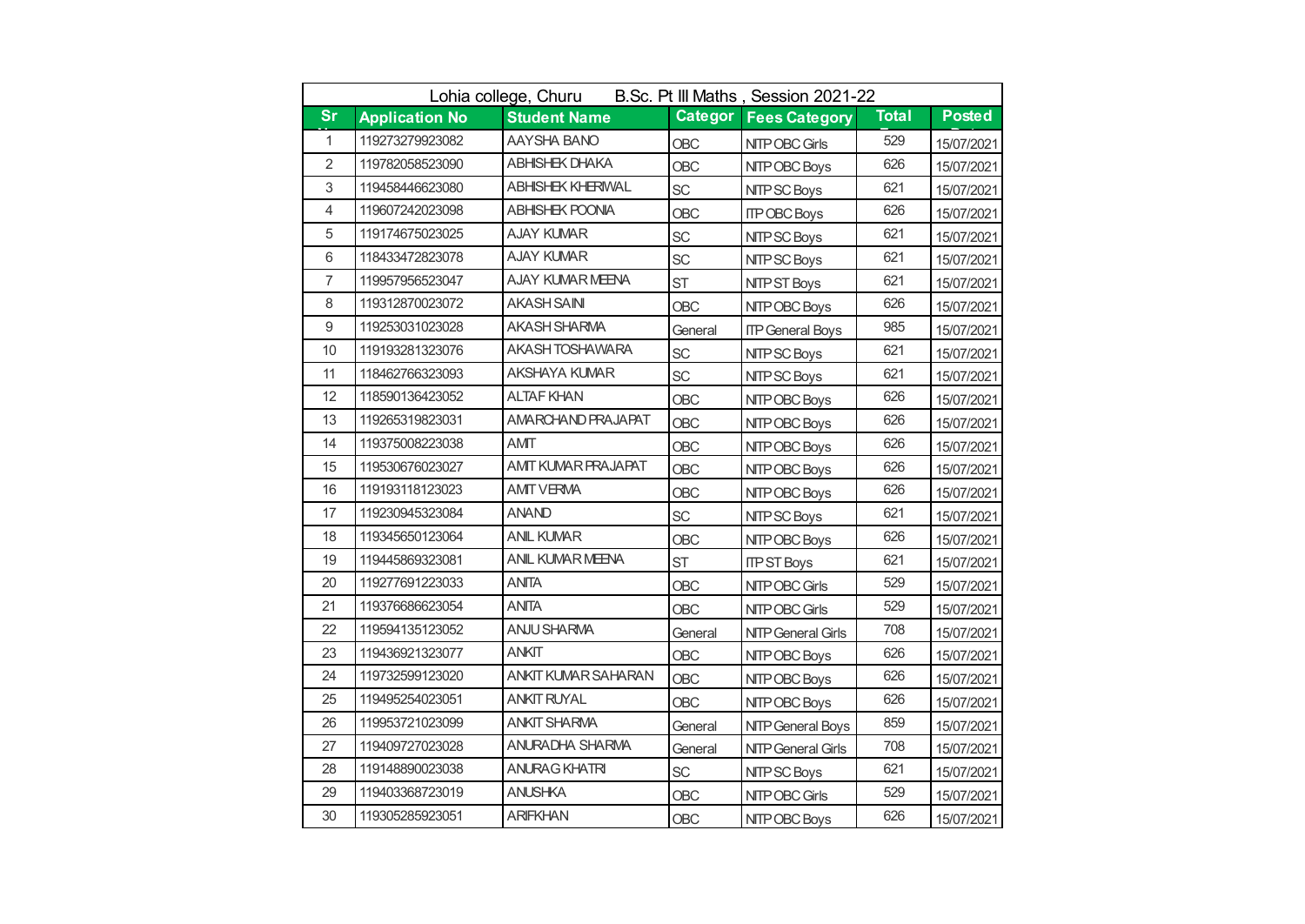| 31 | 119138930423096 | <b>ARVIND CHABARWAL</b>     | OBC            | NITP OBC Boys             | 626 | 15/07/2021 |
|----|-----------------|-----------------------------|----------------|---------------------------|-----|------------|
| 32 | 119785176023060 | <b>ASHISH KUMAR</b>         | SC             | NITP SC Boys              | 621 | 15/07/2021 |
| 33 | 119529658123054 | ASHOK KUMAR                 | <b>OBC</b>     | NITP OBC Boys             | 626 | 15/07/2021 |
| 34 | 119195990723017 | <b>BABITA</b>               | SC             | <b>NITP SC Girls</b>      | 529 | 15/07/2021 |
| 35 | 119605333023098 | <b>BABULAL BASER</b>        | <b>SC</b>      | NITP SC Boys              | 621 | 15/07/2021 |
| 36 | 119793158723025 | <b>BAJRANG LAL SHARMA</b>   | General        | <b>NITP General Boys</b>  | 859 | 15/07/2021 |
| 37 | 119805686423053 | <b>BHAGWANA RAM</b>         | OBC            | NITP OBC Boys             | 626 | 15/07/2021 |
| 38 | 119904643623021 | <b>BIBI UMMULWARA</b>       | OBC            | NITP OBC Girls            | 529 | 15/07/2021 |
| 39 | 119317192723095 | CHANCHAL SHARMA             | General        | <b>ITP General Girls</b>  | 708 | 15/07/2021 |
| 40 | 119472455723064 | CHANDAN KHARDIYA            | SC             | NITP SC Boys              | 621 | 15/07/2021 |
| 41 | 119523200023015 | DEPENDER SINGH RAJVI        | <b>OBC</b>     | NITP OBC Boys             | 626 | 15/07/2021 |
| 42 | 119275795523048 | <b>DEVENDRA KANKHERIA</b>   | SC             | NITP SC Boys              | 621 | 15/07/2021 |
| 43 | 119327009823077 | <b>DHANESH MEGHWAL</b>      | SC             | NITP SC Boys              | 621 | 15/07/2021 |
| 44 | 119229860523044 | <b>DHARMENDRA</b>           | <b>SC</b>      | NITP SC Boys              | 621 | 15/07/2021 |
| 45 | 119286791423047 | <b>DIGVIJAY SINGH</b>       | OBC            | NITP OBC Boys             | 626 | 15/07/2021 |
| 46 | 119612194123013 | <b>DIMPLE FAGERIA</b>       | <b>OBC</b>     | NITP OBC Girls            | 529 | 15/07/2021 |
| 47 | 119150480523012 | <b>DINESH</b>               | <b>OBC</b>     | NITP OBC Boys             | 626 | 15/07/2021 |
| 48 | 119612789223095 | DINESH KUMAR DHAKA          | OBC            | NITP OBC Boys             | 626 | 15/07/2021 |
| 49 | 119472672023015 | <b>DINESH KUMAR SAINI</b>   | <b>OBC</b>     | NITP OBC Boys             | 626 | 15/07/2021 |
| 50 | 119741274323015 | DIVYA KUMARI                | OBC            | NITP OBC Girls            | 529 | 15/07/2021 |
| 51 | 119796741023059 | GAJAL KANWAR                | General        | <b>NITP General Girls</b> | 708 | 15/07/2021 |
| 52 | 119779603723086 | GAJANAND PRAJAPAT           | <b>OBC</b>     | NITP OBC Boys             | 626 | 15/07/2021 |
| 53 | 119242420223000 | <b>GANESH SAIN</b>          | <b>OBC</b>     | NITP OBC Boys             | 626 | 15/07/2021 |
| 54 | 119124211023082 | <b>GANESH SHARMA</b>        | General        | <b>NITP General Boys</b>  | 859 | 15/07/2021 |
| 55 | 119516543423077 | <b>GAURAV CHOUDHARY</b>     | <b>OBC</b>     | NITP OBC Boys             | 626 | 15/07/2021 |
| 56 | 119398628223051 | <b>GOURAV BAKOLIYA</b>      | <b>SC</b>      | NITP SC Boys              | 621 | 15/07/2021 |
| 57 | 119535345823012 | <b>HAJRAT JUBER</b>         | <b>OBC</b>     | NITP OBC Boys             | 626 | 15/07/2021 |
| 58 | 119295922123083 | <b>HARIOM</b>               | General        | <b>NITP General Boys</b>  | 859 | 15/07/2021 |
| 59 | 119602009923062 | <b>HARISH</b>               | <b>SC</b>      | NITP SC Boys              | 621 | 15/07/2021 |
| 60 | 119461253223039 | <b>HARISH KUMAR GUDESAR</b> | <b>SC</b>      | NITP SC Boys              | 621 | 15/07/2021 |
| 61 | 119766246523039 | HARISH KUMAR POONIA         | <b>OBC</b>     | NITP OBC Boys             | 626 | 15/07/2021 |
| 62 | 119280462623023 | <b>HARSH GURJAR</b>         | <b>OBC/MBC</b> | NITP MBC Boys             | 626 | 15/07/2021 |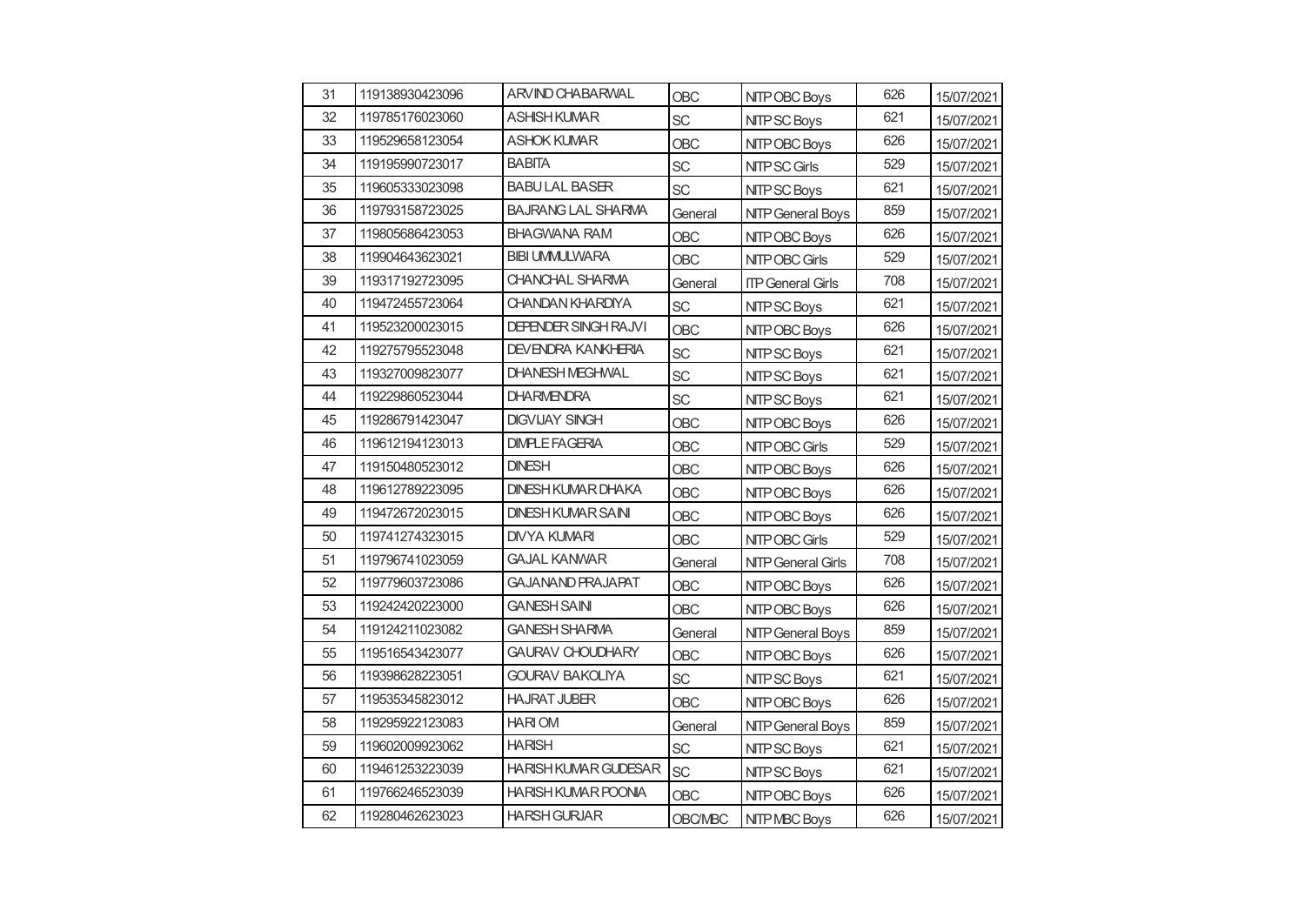| 63 | 119462700723031 | <b>HEMANT KUMAR</b>       | <b>OBC</b>     | NITP OBC Boys             | 626 | 15/07/2021 |
|----|-----------------|---------------------------|----------------|---------------------------|-----|------------|
| 64 | 119846334123010 | <b>HEMANT SHARMA</b>      | General        | <b>NITP General Boys</b>  | 859 | 15/07/2021 |
| 65 | 119474261123088 | <b>HEMLATA</b>            | OBC            | NITP OBC Girls            | 529 | 15/07/2021 |
| 66 | 119668063823070 | <b>HIMANSHU SONI</b>      | <b>OBC</b>     | NITP OBC Boys             | 626 | 15/07/2021 |
| 67 | 119285324023050 | <b>HIMANSHUTAK</b>        | General        | <b>ITP General Girls</b>  | 708 | 15/07/2021 |
| 68 | 119112629223054 | <b>INDRAJEET MAHARSHI</b> | General        | <b>NITP General Boys</b>  | 859 | 15/07/2021 |
| 69 | 119393854223048 | <b>JAI SINGH</b>          | General        | <b>NITP General Boys</b>  | 859 | 15/07/2021 |
| 70 | 119871194223077 | <b>JAIKARAN</b>           | OBC            | NITP OBC Boys             | 626 | 15/07/2021 |
| 71 | 119493593423045 | JAIKARAN PILANIYA         | <b>OBC</b>     | NITP OBC Boys             | 626 | 15/07/2021 |
| 72 | 119710619823054 | <b>JASWANT SINGH</b>      | OBC            | <b>ITP OBC Boys</b>       | 626 | 15/07/2021 |
| 73 | 119202561023033 | <b>JATIN KUMAR</b>        | <b>SC</b>      | NITP SC Boys              | 621 | 15/07/2021 |
| 74 | 119264826523057 | JYOTI CHANWARIA           | <b>SC</b>      | NITP SC Girls             | 529 | 15/07/2021 |
| 75 | 119615796223027 | JYOTI KUMARI PAREEK       | General        | <b>NITP General Girls</b> | 708 | 15/07/2021 |
| 76 | 119369881123022 | KAILASH TOSHAWARA         | <b>SC</b>      | NITP SC Boys              | 621 | 15/07/2021 |
| 77 | 119708432023000 | KAMAL SOLANKI             | SC             | NITP SC Boys              | 621 |            |
| 78 | 119724576123099 | <b>KAMALESH</b>           | <b>OBC</b>     | NITP OBC Boys             | 626 | 15/07/2021 |
| 79 | 119803251623011 | <b>KAMLESH JHAJARA</b>    | <b>SC</b>      | NITP SC Boys              | 621 | 15/07/2021 |
| 80 | 119113021223023 | KANCHAN SAINI             | OBC            | NITP OBC Girls            | 529 | 15/07/2021 |
| 81 | 119879139623069 | KANHAIYA LAL MEENA        | <b>ST</b>      | <b>NITP ST Boys</b>       | 621 | 15/07/2021 |
| 82 | 119708860023044 | KAPIL BAKOLIA             | <b>SC</b>      | NITP SC Boys              | 621 | 15/07/2021 |
| 83 | 119418070023045 | <b>KAVITA SAINI</b>       | OBC            | NITP OBC Girls            | 529 | 15/07/2021 |
| 84 | 119594301223017 | <b>KETAN GOTHWAL</b>      | <b>OBC</b>     | NITP OBC Boys             | 626 | 15/07/2021 |
| 85 | 119718106023090 | KHUSHBU SHARMA            | General        | <b>NITP General Girls</b> | 708 | 15/07/2021 |
| 86 | 119641994923058 | <b>KIRAN</b>              | OBC            | NITP OBC Girls            | 529 | 15/07/2021 |
| 87 | 119753600623037 | <b>KOMAL GURJAR</b>       | <b>OBC/MBC</b> | NITP MBC Girls            | 529 | 15/07/2021 |
| 88 | 119708442323041 | KOMAL SAINI               | General        | <b>NITP General Girls</b> | 708 | 15/07/2021 |
| 89 | 119424063723028 | <b>KRISHAN KUMAR</b>      | OBC            | NITP OBC Boys             | 626 | 15/07/2021 |
| 90 | 119991513223021 | KULDEEP KASWAN            | General        | <b>NITP General Boys</b>  | 859 | 15/07/2021 |
| 91 | 119291000023087 | <b>LAVISH BHAVNANI</b>    | <b>OBC</b>     | NITP OBC Boys             | 626 | 15/07/2021 |
| 92 | 119539027023042 | LAXMAN MEGHWAL            | SC             | NITP SC Boys              | 621 | 15/07/2021 |
| 93 | 119900652023067 | LAXMAN SAINI              | <b>OBC</b>     | NITP OBC Boys             | 626 | 15/07/2021 |
| 94 | 319781311423019 | <b>LEKHIKA RATHORE</b>    | General        | NITP General Girls        | 708 | 15/07/2021 |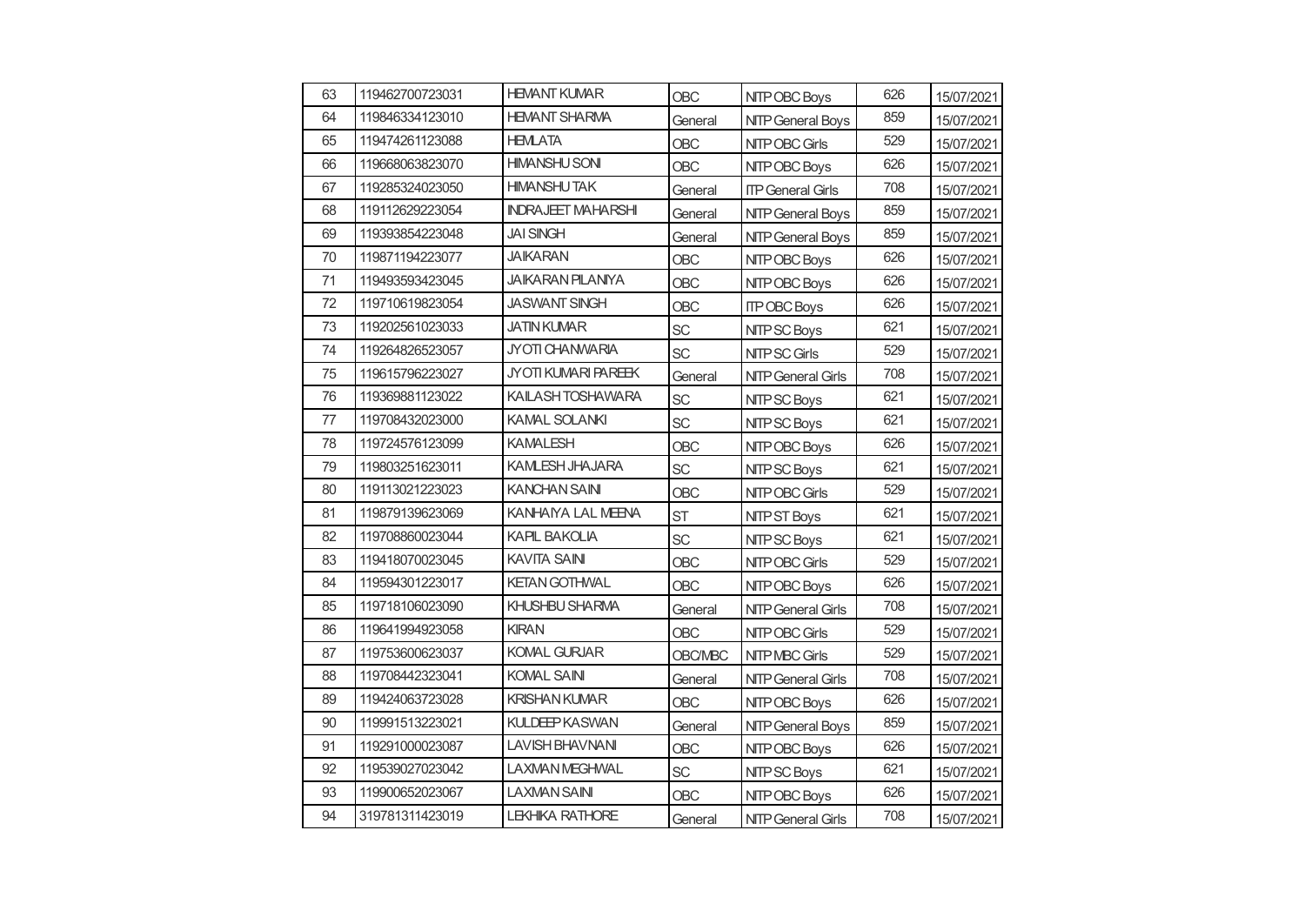| 95  | 119853876823083 | <b>LOKESH KUMAR SAINI</b> | <b>OBC</b> | NITP OBC Boys             | 626 | 15/07/2021 |
|-----|-----------------|---------------------------|------------|---------------------------|-----|------------|
| 96  | 119707333923060 | <b>MADAN LAL PRAJAPAT</b> | <b>OBC</b> | NITP OBC Boys             | 626 | 15/07/2021 |
| 97  | 119414644923040 | <b>MAINPAL SINGH</b>      | General    | <b>NITP General Boys</b>  | 859 | 15/07/2021 |
| 98  | 119488360123040 | <b>MAMTA</b>              | SC         | NITP SC Girls             | 529 | 15/07/2021 |
| 99  | 119647713423040 | <b>MAMTA</b>              | <b>OBC</b> | NITP OBC Girls            | 529 | 15/07/2021 |
| 100 | 119680164023041 | <b>MAMTA KANWAR</b>       | <b>OBC</b> | NITP OBC Girls            | 529 | 15/07/2021 |
| 101 | 119369879723016 | <b>MANEESH KUMAR</b>      | <b>SC</b>  | <b>ITP SC Boys</b>        | 621 | 15/07/2021 |
| 102 | 119961173923021 | <b>MANISH</b>             | <b>OBC</b> | NITP OBC Boys             | 626 | 15/07/2021 |
| 103 | 119230306023034 | <b>MANISHA</b>            | <b>SC</b>  | <b>NITP SC Girls</b>      | 529 | 15/07/2021 |
| 104 | 119408252123060 | <b>MANISHA</b>            | <b>OBC</b> | NITP OBC Girls            | 529 | 15/07/2021 |
| 105 | 119847530323088 | <b>MANISHA</b>            | <b>OBC</b> | NITP OBC Girls            | 529 | 15/07/2021 |
| 106 | 119419175723070 | <b>MANISHA RATHORE</b>    | General    | <b>NITP General Girls</b> | 708 | 15/07/2021 |
| 107 | 119553065023014 | <b>MANOJ KUMAR</b>        | SC         | NITP SC Boys              | 621 | 15/07/2021 |
| 108 | 119720524723088 | MANOJ KUMAR               | <b>OBC</b> | NITP OBC Boys             | 626 | 15/07/2021 |
| 109 | 119523776923021 | <b>MAYANK</b>             | <b>OBC</b> | NITP OBC Boys             | 626 | 15/07/2021 |
| 110 | 119675889023030 | <b>MAYAWATI</b>           | <b>SC</b>  | NITP SC Girls             | 529 | 15/07/2021 |
| 111 | 119564017923041 | <b>MEENA JANGIR</b>       | <b>OBC</b> | 529<br>NITP OBC Girls     |     | 15/07/2021 |
| 112 | 119836949923051 | MEGHA CHOUDHARY           | <b>OBC</b> | NITP OBC Girls            | 529 | 15/07/2021 |
| 113 | 119163840023069 | <b>MOHIT PATEER</b>       | <b>SC</b>  | NITP SC Boys              | 621 | 15/07/2021 |
| 114 | 119246610623068 | <b>MOHIT SINGH</b>        | General    | <b>NITP General Boys</b>  | 859 | 15/07/2021 |
| 115 | 119382363123068 | <b>MONIKA JANGIR</b>      | <b>OBC</b> | NITP OBC Girls            | 529 | 15/07/2021 |
| 116 | 119682000423036 | <b>MONIT</b>              | <b>OBC</b> | NITP OBC Boys             | 626 | 15/07/2021 |
| 117 | 119557228123072 | <b>MUKESH KUMAR</b>       | <b>OBC</b> | NITP OBC Boys             | 626 | 15/07/2021 |
| 118 | 119533379023043 | <b>MUKH RAM</b>           | <b>OBC</b> | NITP OBC Boys             | 626 | 15/07/2021 |
| 119 | 119675317723096 | <b>MUKUL</b>              | <b>SC</b>  | NITP SC Boys              | 621 | 15/07/2021 |
| 120 | 119490353623081 | <b>NAJRANA</b>            | <b>OBC</b> | NITP OBC Girls            | 529 | 15/07/2021 |
| 121 | 119146917423055 | NANDINI GOSWAMI           | OBC        | NITP OBC Girls            | 529 | 15/07/2021 |
| 122 | 119760299823043 | NARENDRA JOIYA            | SC         | NITP SC Boys              | 621 | 15/07/2021 |
| 123 | 119505306823015 | NARENDRA KUMAR            | <b>SC</b>  | NITP SC Boys              | 621 | 15/07/2021 |
| 124 | 119902588123096 | NARESH JANGIR             | <b>OBC</b> | NITP OBC Boys             | 626 | 15/07/2021 |
| 125 | 119420395423050 | NAVARATAN JANGIR          | <b>OBC</b> | NITP OBC Boys             | 626 | 15/07/2021 |
| 126 | 119881315523076 | <b>NEETU</b>              | <b>OBC</b> | NITP OBC Girls            | 529 | 15/07/2021 |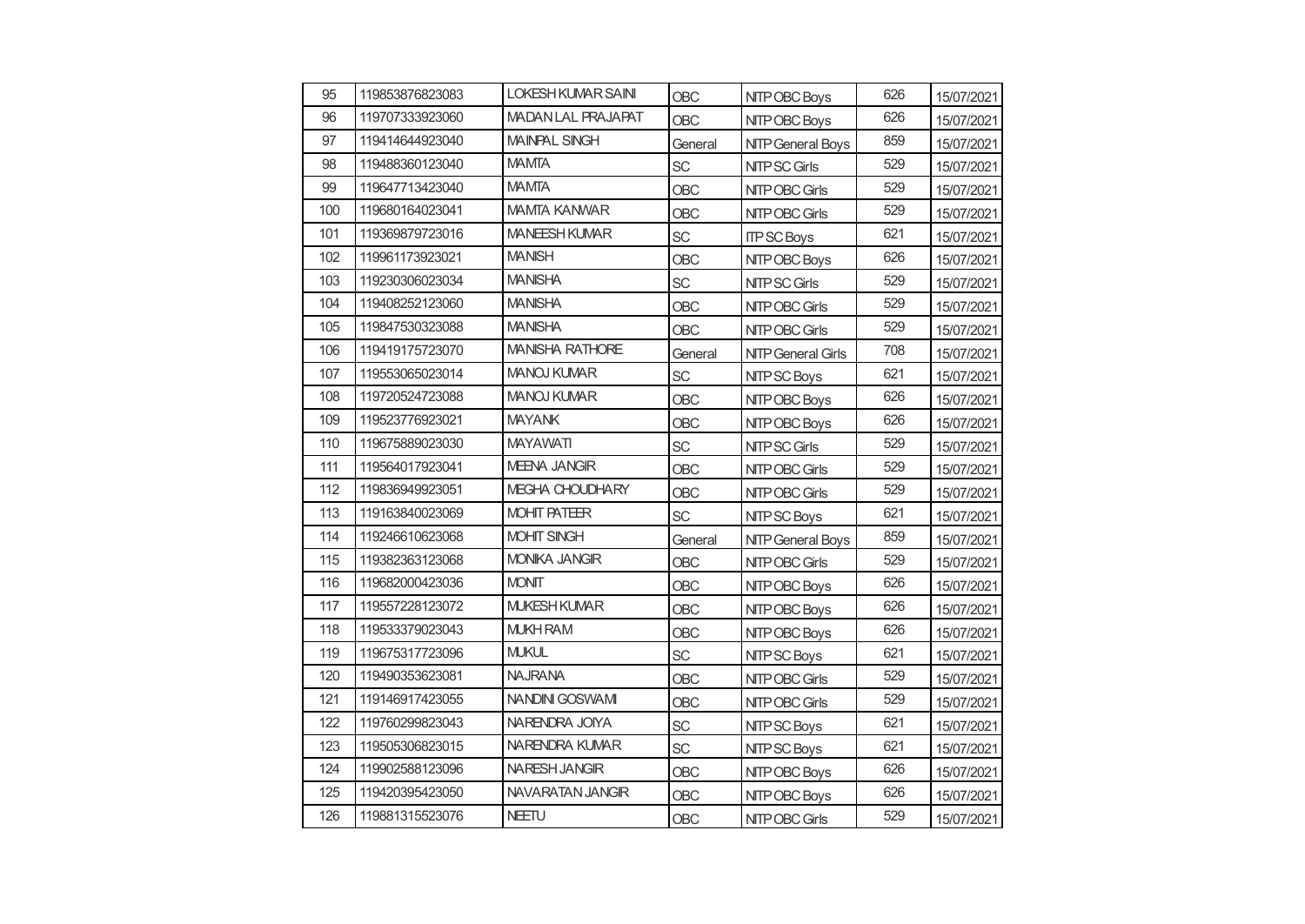| 127 | 119995875223075 | <b>NEHA</b>              | <b>OBC</b>     | NITP OBC Girls            | 529 | 15/07/2021 |
|-----|-----------------|--------------------------|----------------|---------------------------|-----|------------|
| 128 | 119417630123085 | <b>NEHA SHARMA</b>       | General        | <b>NITP General Girls</b> | 708 | 15/07/2021 |
| 129 | 119623261523098 | <b>NEHA SONI</b>         | OBC            | NITP OBC Girls            | 529 | 15/07/2021 |
| 130 | 119533093223099 | <b>NKHL</b>              | <b>OBC</b>     | NITP OBC Boys             | 626 | 15/07/2021 |
| 131 | 119869239023053 | NIRANJAN SWAMI           | <b>OBC</b>     | NITP OBC Boys             | 626 | 15/07/2021 |
| 132 | 119505373823082 | NIRANJANA KIRODIWAL      | <b>SC</b>      | <b>NITP SC Girls</b>      | 529 | 15/07/2021 |
| 133 | 119467000823037 | NRMLA SHYORAN            | <b>OBC</b>     | NITP OBC Girls            | 529 | 15/07/2021 |
| 134 | 119335456923077 | <b>NITESH</b>            | <b>ST</b>      | <b>NITP ST Boys</b>       | 621 | 15/07/2021 |
| 135 | 119920549923068 | <b>NITESH KUMAR</b>      | OBC            | NITP OBC Boys             | 626 | 15/07/2021 |
| 136 | 119138452023080 | <b>NITIN MISHRA</b>      | General        | <b>NITP General Boys</b>  | 859 | 15/07/2021 |
| 137 | 119517244723083 | NORANG LAL MEGHWAL       | <b>SC</b>      | NITP SC Boys              | 621 | 15/07/2021 |
| 138 | 118291547523078 | <b>OMPRAKASH</b>         | <b>OBC</b>     | NITP OBC Boys             | 626 | 15/07/2021 |
| 139 | 119797373523090 | <b>ORMATA</b>            | OBC            | NITP OBC Girls            | 529 | 15/07/2021 |
| 140 | 119352121723059 | PALLAVI MAHARSHI         | General        | <b>NITP General Girls</b> | 708 | 15/07/2021 |
| 141 | 119741199523016 | <b>PANKAJ KUMAR</b>      | SC             | NITP SC Boys              | 621 | 15/07/2021 |
| 142 | 119324765023031 | PANKAJ KUMAR SAINI       | <b>OBC</b>     | NITP OBC Boys             | 626 | 15/07/2021 |
| 143 | 119926528123089 | <b>PAWAN KUMAR</b>       | <b>OBC/MBC</b> | NITP MBC Boys             | 626 | 15/07/2021 |
| 144 | 119282861423022 | <b>PAWAN KUMAR</b>       | SC             | NITP SC Boys              | 621 | 15/07/2021 |
| 145 | 119810840423077 | <b>PAWAN SHARMA</b>      | General        | <b>NITP General Boys</b>  | 859 | 15/07/2021 |
| 146 | 119986995723045 | POOJA SUNDA              | OBC            | NITP OBC Girls            | 529 | 15/07/2021 |
| 147 | 119587825123030 | <b>POONAM</b>            | <b>SC</b>      | NITP SC Girls             | 529 | 15/07/2021 |
| 148 | 119694525423054 | <b>PRADEEP</b>           | SC             | NITP SC Boys              | 621 | 15/07/2021 |
| 149 | 119421561823017 | <b>PRAKASH PRAJAPAT</b>  | <b>OBC</b>     | NITP OBC Boys             | 626 | 15/07/2021 |
| 150 | 119494157423010 | <b>PRAMOD BUDANIYA</b>   | OBC            | NITP OBC Boys             | 626 | 15/07/2021 |
| 151 | 119278353023060 | <b>PRAMOD KUMAR</b>      | <b>OBC</b>     | NITP OBC Boys             | 626 | 15/07/2021 |
| 152 | 119583355023017 | <b>PRAMOD KUMAR</b>      | <b>OBC</b>     | NITP OBC Boys             | 626 | 15/07/2021 |
| 153 | 119941107223026 | <b>PREETAM SINGH</b>     | <b>OBC</b>     | NITP OBC Girls            | 529 | 15/07/2021 |
| 154 | 119566051023079 | <b>PREETI HALLU</b>      | SC             | <b>NITP SC Girls</b>      | 529 | 15/07/2021 |
| 155 | 119894238923088 | <b>PRITAM NAIN</b>       | OBC            | NITP OBC Girls            | 529 | 15/07/2021 |
| 156 | 119147955123080 | <b>PRIYANKA GURJAR</b>   | <b>OBC/MBC</b> | NITP MBC Girls            | 529 | 15/07/2021 |
| 157 | 119743681923049 | PRIYANKA KUMARI          | <b>OBC</b>     | NITP OBC Girls            | 529 | 15/07/2021 |
| 158 | 119114649223037 | <b>PRIYANKA PRAJAPAT</b> | <b>OBC</b>     | NITP OBC Girls            | 529 | 15/07/2021 |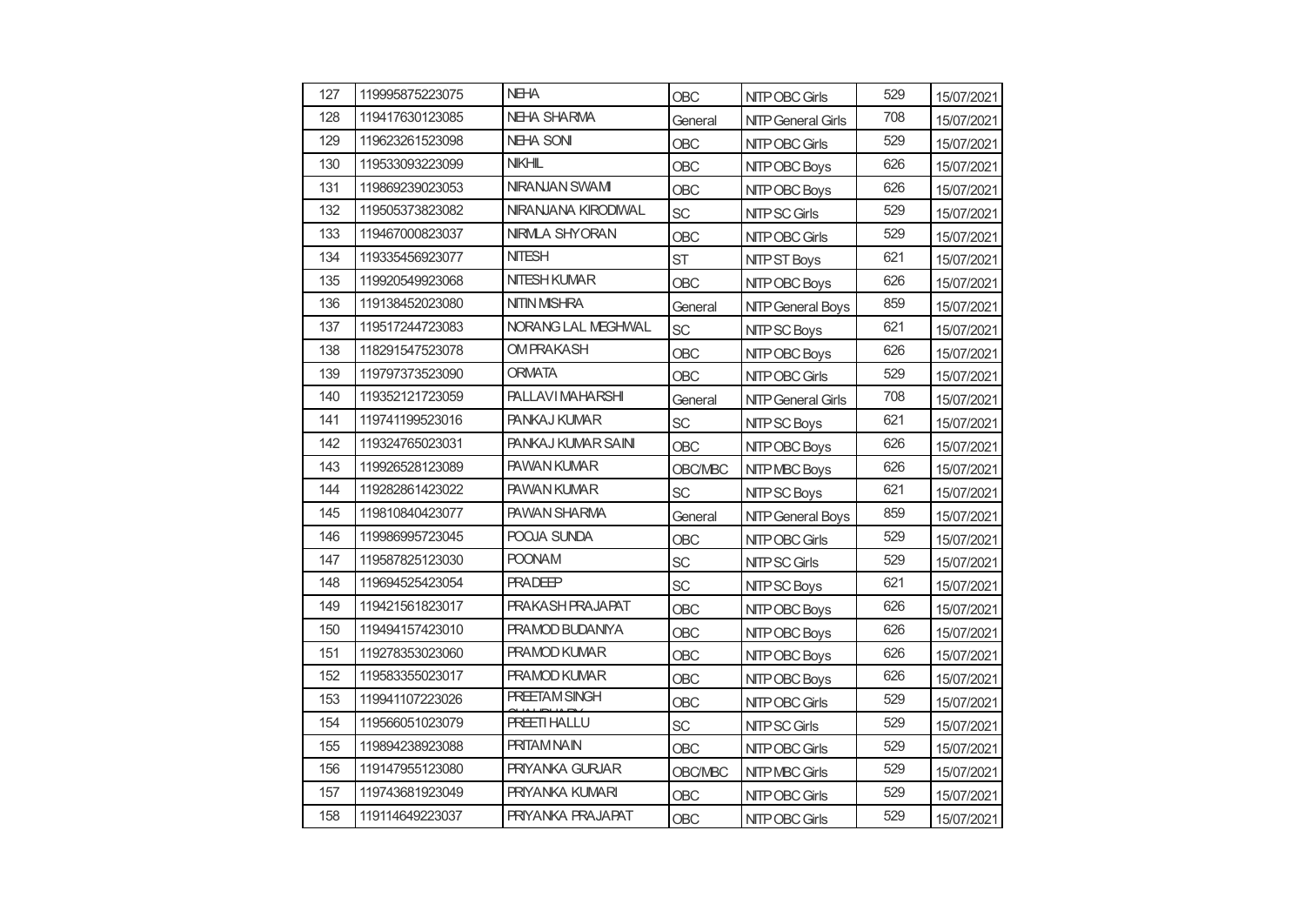| 159 | 119210527723085 | <b>PRIYANKA SHARMA</b> | General        | <b>NITP General Girls</b> | 708 | 15/07/2021 |
|-----|-----------------|------------------------|----------------|---------------------------|-----|------------|
| 160 | 119157305123020 | RADHESHYAM MEGHWAL     | <b>SC</b>      | NITP SC Boys              | 621 | 15/07/2021 |
| 161 | 119945583723039 | RADHESHYAM SUTHAR      | OBC            | NITP OBC Boys             | 626 | 15/07/2021 |
| 162 | 119643707423011 | <b>RAHUL</b>           | <b>OBC</b>     | NITP OBC Boys             | 626 | 15/07/2021 |
| 163 | 119781382823050 | <b>RAHUL GURJAR</b>    | <b>OBC/MBC</b> | NITP MBC Boys             | 626 | 15/07/2021 |
| 164 | 119590053423019 | <b>RAHUL KHATIK</b>    | <b>SC</b>      | NITP SC Boys              | 621 | 15/07/2021 |
| 165 | 119865337323041 | <b>RAJ KUMAR</b>       | <b>SC</b>      | NITP SC Boys              | 621 | 15/07/2021 |
| 166 | 119801074823010 | <b>RAJ KUMAR RAO</b>   | <b>OBC</b>     | NITP OBC Boys             | 626 | 15/07/2021 |
| 167 | 119380179023050 | <b>RAJESH DIGWAL</b>   | <b>SC</b>      | NITP SC Boys              | 621 | 15/07/2021 |
| 168 | 119938634123030 | <b>RAJESH KUMAR</b>    | <b>SC</b>      | NITP SC Boys              | 621 | 15/07/2021 |
| 169 | 119665167023079 | RAJVEER SINGH          | <b>OBC</b>     | <b>ITP OBC Boys</b>       | 626 | 15/07/2021 |
| 170 | 119787473023074 | <b>RAM SINGH BHATI</b> | General        | <b>NITP General Boys</b>  | 859 | 15/07/2021 |
| 171 | 119249473323023 | <b>RAMESH</b>          | <b>SC</b>      | NITP SC Boys              | 621 | 15/07/2021 |
| 172 | 119629835523040 | <b>RAMESH KUMAR</b>    | <b>OBC</b>     | NITP OBC Boys             | 626 | 15/07/2021 |
| 173 | 119460031123048 | <b>RAMPAL SINGH</b>    | General        | <b>NITP General Boys</b>  | 859 |            |
| 174 | 119596661323061 | <b>RAVIKUMAR</b>       | <b>SC</b>      | NITP SC Boys              | 621 | 15/07/2021 |
| 175 | 119850551223075 | <b>RAVIKANT JANGIR</b> | <b>OBC</b>     | NITP OBC Boys             | 626 | 15/07/2021 |
| 176 | 119426813023065 | <b>RAVINDRA</b>        | SC             | NITP SC Boys              | 621 | 15/07/2021 |
| 177 | 119607466423096 | <b>RAVINDRA GURJAR</b> | <b>OBC/MBC</b> | NITP MBC Boys             | 626 | 15/07/2021 |
| 178 | 119765256423077 | RITIKA KYAL            | General        | <b>NITP General Girls</b> | 708 | 15/07/2021 |
| 179 | 118842380023087 | <b>ROBIN SINGH</b>     | OBC            | NITP OBC Boys             | 626 | 15/07/2021 |
| 180 | 119247475423028 | <b>ROHIT SAIN</b>      | <b>OBC</b>     | NITP OBC Boys             | 626 | 15/07/2021 |
| 181 | 119160742623075 | RONAK KANWAR           | General        | <b>NITP General Girls</b> | 708 | 15/07/2021 |
| 182 | 119587199123098 | RUPESH BAKOLIA         | <b>SC</b>      | NITP SC Boys              | 621 | 15/07/2021 |
| 183 | 119208462923023 | SACHIN SHOORA          | <b>OBC</b>     | NITP OBC Boys             | 626 | 15/07/2021 |
| 184 | 119467894823014 | <b>SAKSHI GOTHWAL</b>  | <b>OBC</b>     | NITP OBC Girls            | 529 | 15/07/2021 |
| 185 | 119696504123071 | <b>SAMEER KHAN</b>     | <b>OBC</b>     | NITP OBC Boys             | 626 | 15/07/2021 |
| 186 | 119760894923025 | SANCHITRAJ RASGANIA    | <b>SC</b>      | NITP SC Boys              | 621 | 15/07/2021 |
| 187 | 119447778123019 | SANDEEP KHOTH          | <b>OBC</b>     | NITP OBC Boys             | 626 | 15/07/2021 |
| 188 | 119481006423079 | SANDEEP KUMAR          | <b>SC</b>      | NITP SC Boys              | 621 | 15/07/2021 |
| 189 | 119146067823056 | SANDEEP KUMAR SHARMA   | General        | <b>NITP General Boys</b>  | 859 | 15/07/2021 |
| 190 | 119745589123080 | SANDESH POONIA         | <b>OBC</b>     | NITP OBC Boys             | 626 | 15/07/2021 |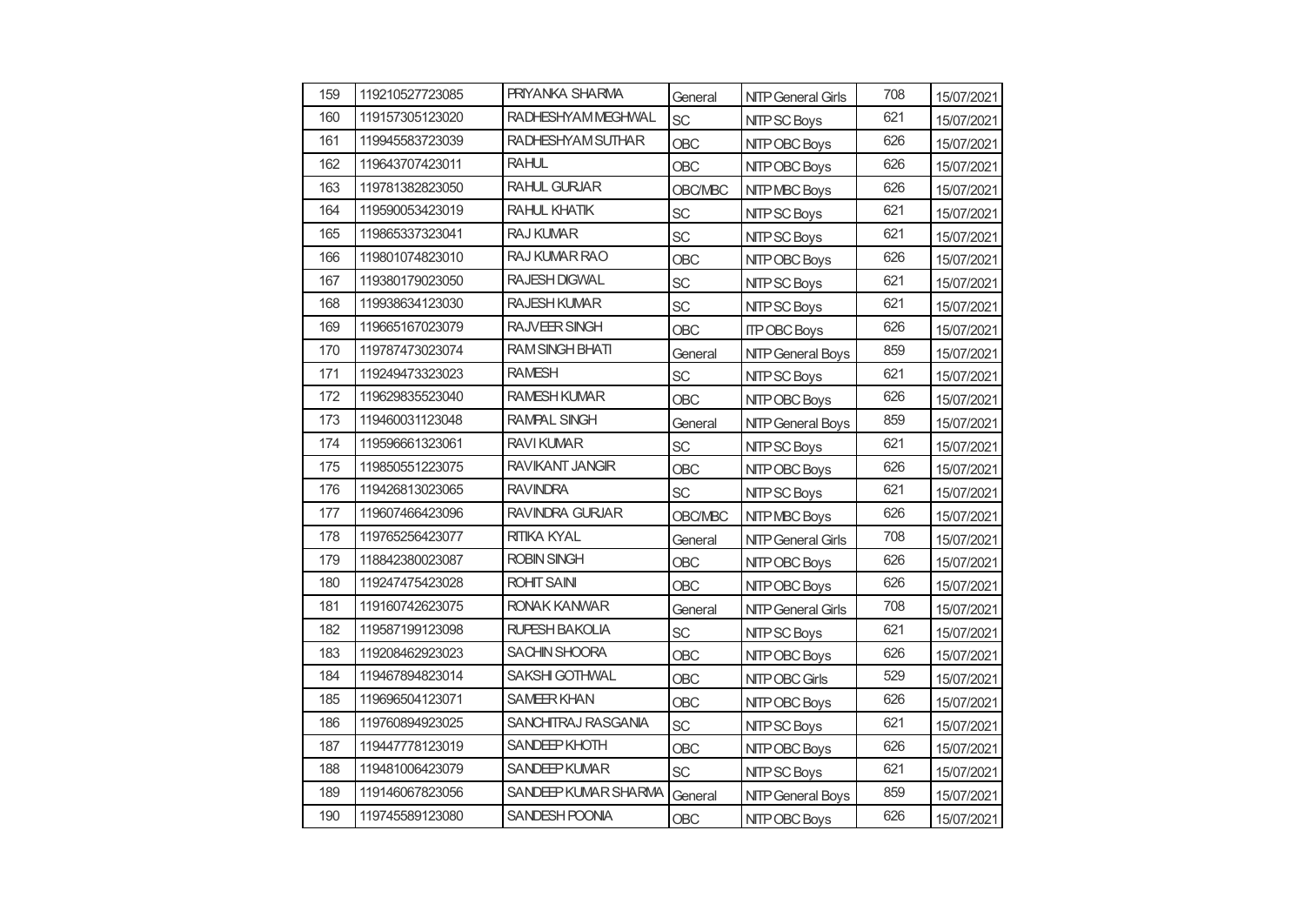| 191 | 119137955823096 | SANJANA SHARMA             | General    | <b>ITP General Girls</b> | 708 | 15/07/2021 |
|-----|-----------------|----------------------------|------------|--------------------------|-----|------------|
| 192 | 119696500023049 | <b>SANJAY KUMAR</b>        | <b>OBC</b> | NITP OBC Boys            | 626 | 15/07/2021 |
| 193 | 119647555023070 | <b>SANJAY PRAJAPAT</b>     | <b>OBC</b> | NITP OBC Boys            | 626 | 15/07/2021 |
| 194 | 119307562423060 | SARASWATI SINWAR           | <b>OBC</b> | NITP OBC Girls           | 529 | 15/07/2021 |
| 195 | 119279775623074 | <b>SARITA SAIN</b>         | <b>OBC</b> | NITP OBC Girls           | 529 | 15/07/2021 |
| 196 | 119712752623088 | <b>SARSWAT MOUNIKA</b>     | <b>SC</b>  | NITP SC Girls            | 529 | 15/07/2021 |
| 197 | 119791582023016 | <b>SHAKTI SINGH CHARAN</b> | <b>OBC</b> | NITP OBC Boys            | 626 | 15/07/2021 |
| 198 | 119600163323073 | SHANKAR LAL SARAN          | <b>OBC</b> | NITP OBC Boys            | 626 | 15/07/2021 |
| 199 | 319721686723037 | <b>SHUBHAMVERMA</b>        | <b>OBC</b> | NITP OBC Boys            | 626 | 15/07/2021 |
| 200 | 119133490223028 | <b>SHWETA MANDAR</b>       | <b>SC</b>  | NITP SC Girls            | 529 | 15/07/2021 |
| 201 | 119297490223057 | <b>SIMRAN</b>              | <b>SC</b>  | NITP SC Girls            | 529 | 15/07/2021 |
| 202 | 119361352723097 | SOMVEER SINGH              | <b>OBC</b> | <b>ITP OBC Boys</b>      | 626 | 15/07/2021 |
| 203 | 119116083323076 | SONU KUMAR PRAJAPAT        | <b>OBC</b> | NITP OBC Boys            | 626 | 15/07/2021 |
| 204 | 119218388023066 | <b>SONU SINGHMAR</b>       | <b>SC</b>  | NITP SC Boys             | 621 | 15/07/2021 |
| 205 | 119975198723040 | SUBHASH CHANDRA            | <b>OBC</b> | NITP OBC Boys            | 626 | 15/07/2021 |
| 206 | 119312702423027 | SUBHASH KHATI              | <b>OBC</b> | NITP OBC Boys            | 626 | 15/07/2021 |
| 207 | 119610048223027 | <b>SUNIL KUMAR</b>         | SC         | NITP SC Boys             | 621 | 15/07/2021 |
| 208 | 119680463723087 | <b>SUNIL KUMAR</b>         | <b>OBC</b> | NITP OBC Boys            | 626 | 15/07/2021 |
| 209 | 119338747423044 | <b>SUNIL KUMAR NAI</b>     | <b>OBC</b> | NITP OBC Boys            | 626 | 15/07/2021 |
| 210 | 119948885723051 | SUNIL NIMEL                | SC         | <b>ITP SC Boys</b>       | 621 | 15/07/2021 |
| 211 | 117568954023056 | <b>SUNITA</b>              | <b>SC</b>  | NITP SC Girls            | 529 | 15/07/2021 |
| 212 | 119899674423037 | <b>SUNITA SIHAG</b>        | <b>OBC</b> | NITP OBC Girls           | 529 | 15/07/2021 |
| 213 | 119749446923017 | SURESH KUMAR NAIN          | <b>OBC</b> | NITP OBC Boys            | 626 | 15/07/2021 |
| 214 | 319598183723052 | <b>TAPESH KUMAR</b>        | <b>OBC</b> | NITP OBC Boys            | 626 | 15/07/2021 |
| 215 | 119974750523046 | <b>TEJPAL SINGH</b>        | General    | <b>NITP General Boys</b> | 859 | 15/07/2021 |
| 216 | 119588800023040 | <b>TEJPAL SUTHAR</b>       | <b>OBC</b> | NITP OBC Boys            | 626 | 15/07/2021 |
| 217 | 119146661223030 | <b>UJJWAL</b>              | <b>SC</b>  | NITP SC Girls            | 529 | 15/07/2021 |
| 218 | 119776893823043 | UPAMA CHOUDHARY            | <b>OBC</b> | NITP OBC Girls           | 529 | 15/07/2021 |
| 219 | 119171126923027 | <b>USHA PRAJAPAT</b>       | <b>OBC</b> | NITP OBC Girls           | 529 | 15/07/2021 |
| 220 | 119480582023081 | VIDYADHAR KASHNIYA         | <b>OBC</b> | NITP OBC Boys            | 626 | 15/07/2021 |
| 221 | 119660443423078 | <b>VIJAY JANGIR</b>        | <b>OBC</b> | NITP OBC Boys            | 626 | 15/07/2021 |
| 222 | 119580948123086 | <b>VIJENDRA KUMAR</b>      | <b>SC</b>  | NITP SC Boys             | 621 | 15/07/2021 |